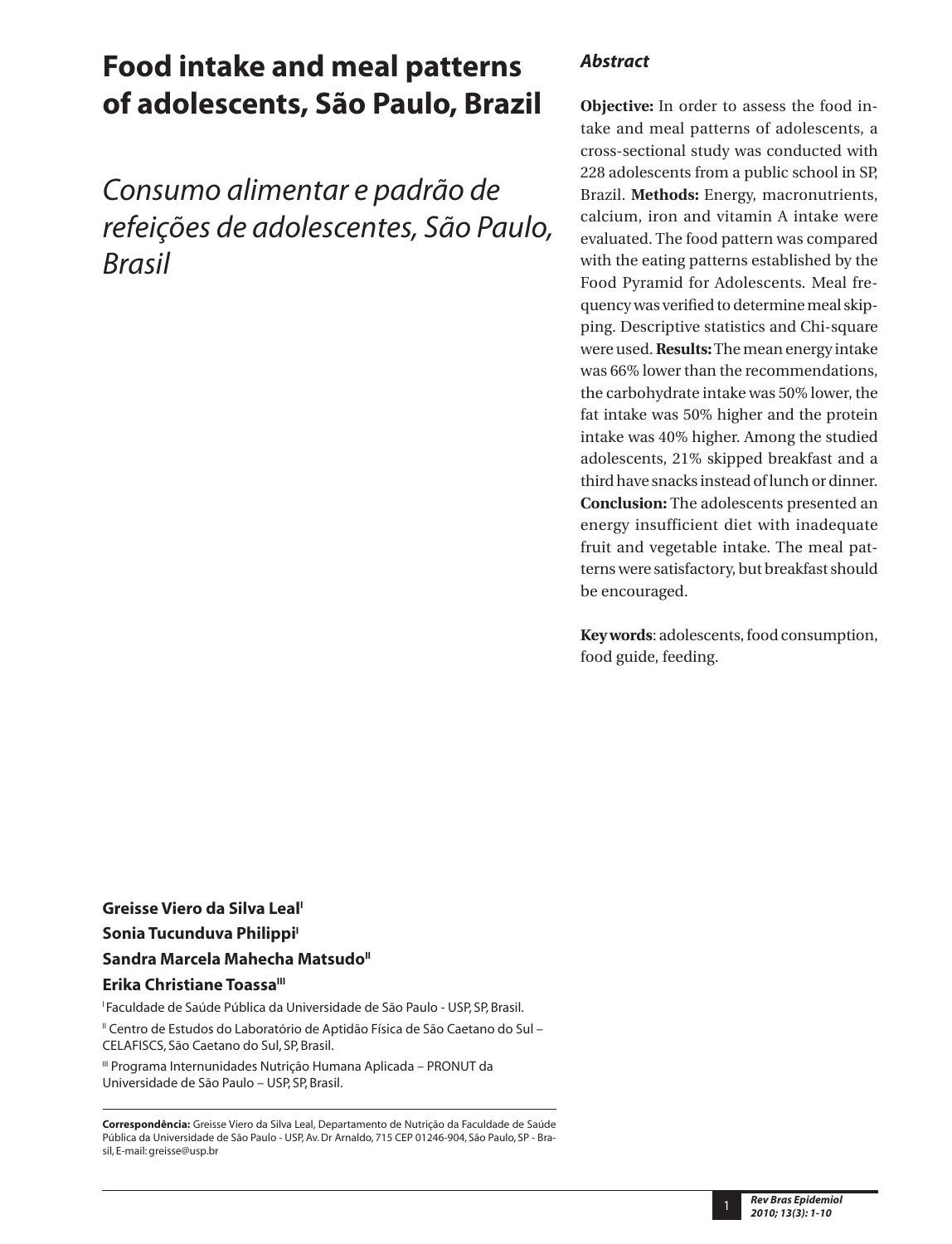#### *Resumo*

**Objetivo:** Avaliar o consumo alimentar e o padrão de refeições de adolescentes, São Paulo, Brasil. **Métodos:** Por meio do Recordatório de 24 horas, avaliou-se o consumo energético total, de macronutrientes, cálcio, ferro e vitamina A e a omissão de refeições ou sua substituição por lanche, de adolescentes de uma escola pública de Ilhabela. Comparou-se o consumo alimentar por grupo com a Pirâmide Alimentar do adolescente. Foi realizada análise descritiva, aplicou-se o teste Qui-quadrado (p≤ 0,005), além de análise qualitativa. **Resultados:** o consumo energético total foi inferior ao estimado para 66% dos adolescentes, o percentual de carboidratos foi abaixo do recomendado e o de lipídios e proteínas acima. Houve omissão do café da manhã entre 21% dos adolescentes e um terço deles substituiu almoço ou jantar por lanche. **Conclusão:** Os adolescentes apresentaram insuficiência calórica na dieta e baixo consumo de frutas, verduras e legumes, o padrão de refeições foi satisfatório, mas o café da manhã deve ser incentivado.

**Palavras-chave:** adolescentes, consumo de alimentos, guias alimentares, alimentação.

#### **Introduction**

Adolescents are a nutritionally vulnerable age group, considering their increased nutritional needs, eating patterns, life style, and susceptibility to environmental influences 1,2. Therefore, providing access to information about nutrition and the monitoring of eating habits is important for identifying risky behavior as well as for ensuring their full growth and development potential.

At this age, an excessive consumption of soft drinks, sweets and fast food combined with a low intake of fruit, vegetables and dairy products is common 3, 4, 5, 6. This eating pattern is concerning, because it can lead to overweight and a higher probability of non-transmissible chronic diseases (NTCD) such as diabetes, high blood pressure and dyslipidemia later in life<sup>7,8</sup>.

Thus, it is necessary to promote healthy eating during this growth stage. The use of an eating guide such as the Food Pyramid is appropriate, considering that this instrument has been adapted for the specific nutritional needs of adolescents, plotting the number of portions according to age, gender and level of physical activity 1 .

The objective of the present study was to evaluate the pattern of meals and food intake of adolescents from a public school.

#### **Methods**

This cross-sectional study was performed in a public school in Ilhabela, a city of 26,000 inhabitants in the state of São Paulo, Brazil. The research was done in partnership with the Centro de Estudos e Laboratório de Aptidão Física de São Caetano do Sul (CELAFISCS), an institution that has been conducting a longitudinal study named Projeto Ilhabela for 30 years, with the objective of studying and following the growth, development and physical aptitude of students from low socio-economic backgrounds.

The city of Ilhabela has 5 public schools administered by the State of Sao Paulo, and the CELAFISCS project is carried out at a school named Escola Estadual Profª Eva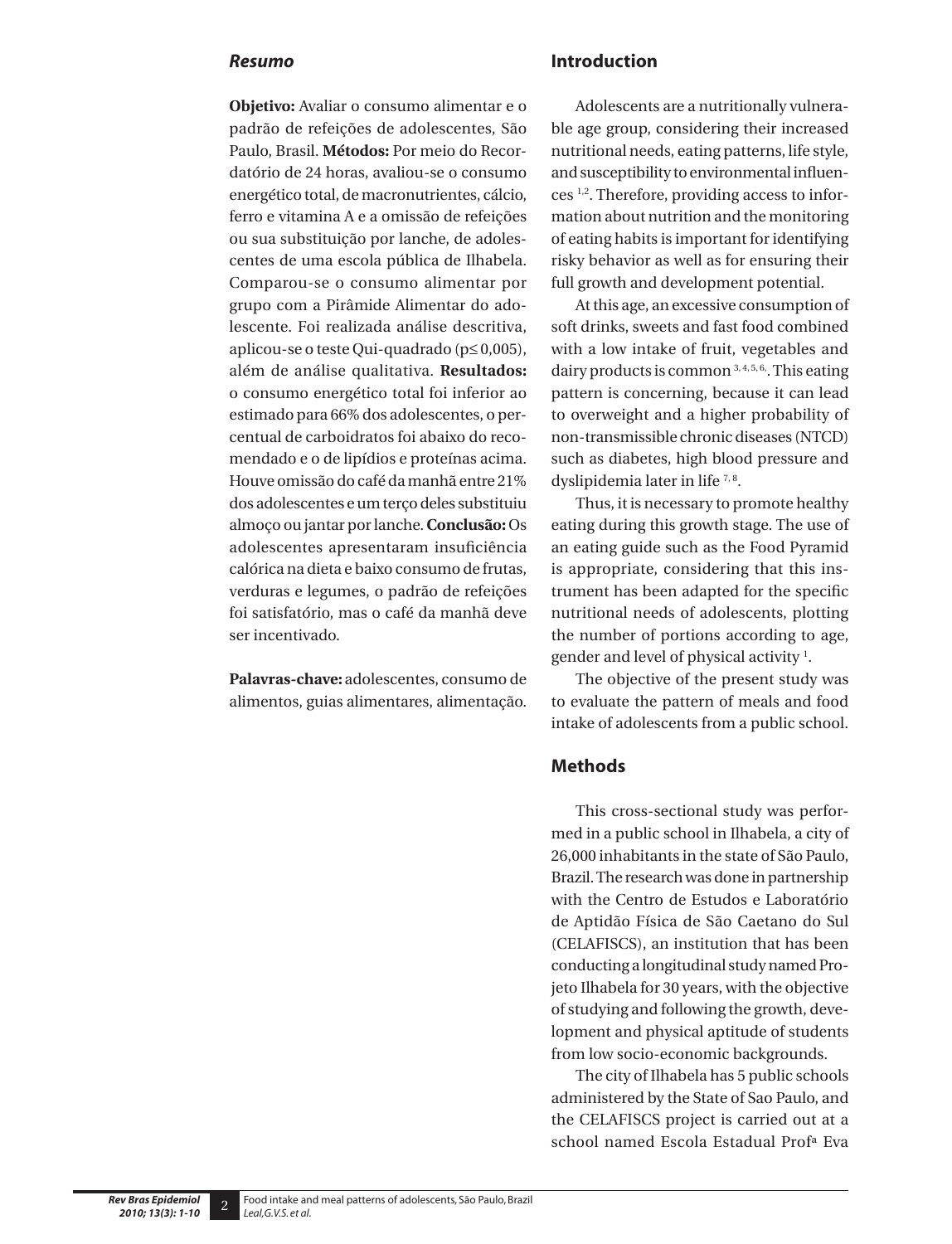Esperança Silva. The inclusion criteria for the study were that the adolescents had to be part of the above-mentioned project and from 10 to 18 years old.

The school has 640 students from fifth to ninth grades from 10 to 18 years old, approximately 50% of whom participate in Projeto Ilhabela. The sample was composed of adolescents who accepted the invitation to take part in the study and obtained permission from their parents (approximately 70 % of the eligible students). Exclusion criteria were not filling in either the diet questionnaire, the instrument for evaluation of physical activity level or for refusing to allow height and weight measurement.

Data was collected in September and October of 2006, using a 24-hour recall (24hR) to evaluate food intake. The information was collected on weekdays except Mondays. The instrument chosen for data collection was the Dunker and Philippi model <sup>9</sup>, which can be used in groups, is self-answered and recommended for homogeneous populations (similar age, social class and level of schooling). The students filled out the 24hR in class using an explanation manual whose main points were copied on the chalkboard. An example diet was provided featuring all the items under consideration (time and type of meal, variation in foods and quantities). To obtain information about the usual consumption measurements, a number of common kitchen items were used (e.g., a soupspoon, teaspoon, ladle, and common food product containers as reference amounts). Any questions were answered collectively in order to help everyone to understand and reinforce the concepts. All 24hR forms were reviewed as they were handed in to minimize possible mistakes, and afterwards they were reevaluated to verify consistency of the data.

The quantitative variables studied were the total caloric value (TCV) of the diet and the consumption of macronutrients (carbohydrates, protein and lipids) and micronutrients (calcium, iron and vitamin A).

To calculate the estimated energy need (EEN) of each adolescent, the equations recommended in the Dietary Reference Intake (DRI)<sup>10</sup> were used. Adolescents with caloric intakes below 500 kcal or above 6000 kcal were excluded<sup>11</sup>. The TCV of each subject's diet was compared to 100% of the EEN and classified as either above or below the recommended standard.

The ingestion of macronutrients was classified according to the recommendations of the WHO/FAO<sup>12</sup> as either below the minimum, above the maximum, or within the recommended interval. Consumption of the micronutrients vitamin A and iron was regarded as either above or below recommended standards (i.e., 100% of the USRDA)10 and the standard for calcium was 100% of the Adequate Intake<sup>10</sup>.

The intake of the three main meals (breakfast, lunch and dinner) was evaluated, as well as the intake from the three intermediary meals (morning snack, afternoon snack, and evening snack) using the 24hR. For this analysis, probable intervals for mealtimes were established: breakfast between 6 and 9 AM; morning snack between 9 and 11 AM; lunch between 11 AM and 2 PM; afternoon snack between 2 and 6 PM; supper between 6 and 9 PM; and evening snack between 9 PM and 12 AM. The students reported their food intake according to this schedule; when they did not report a meal time, it was considered to have been skipped. The possible replacement of lunch or dinner with a snack was also taken into consideration.

The foods mentioned in the 24hR were listed and classified according to the groups in the Food Pyramid for Adolescents, which recommends a diet of about 2800 kcal for adolescents between 10 and 19 years old<sup>13</sup>.

The expected frequency (EF) for each food group was established by multiplying the portion quantity recorded on the 24hR (n=228) by the median number of recommended portions for each food group, as presented in Table 1. In order to verify the adequacy of the food intake according to the Food Pyramid groups, the ratio between EF and the observed frequency (OF) was calculated.

A descriptive analysis of the variables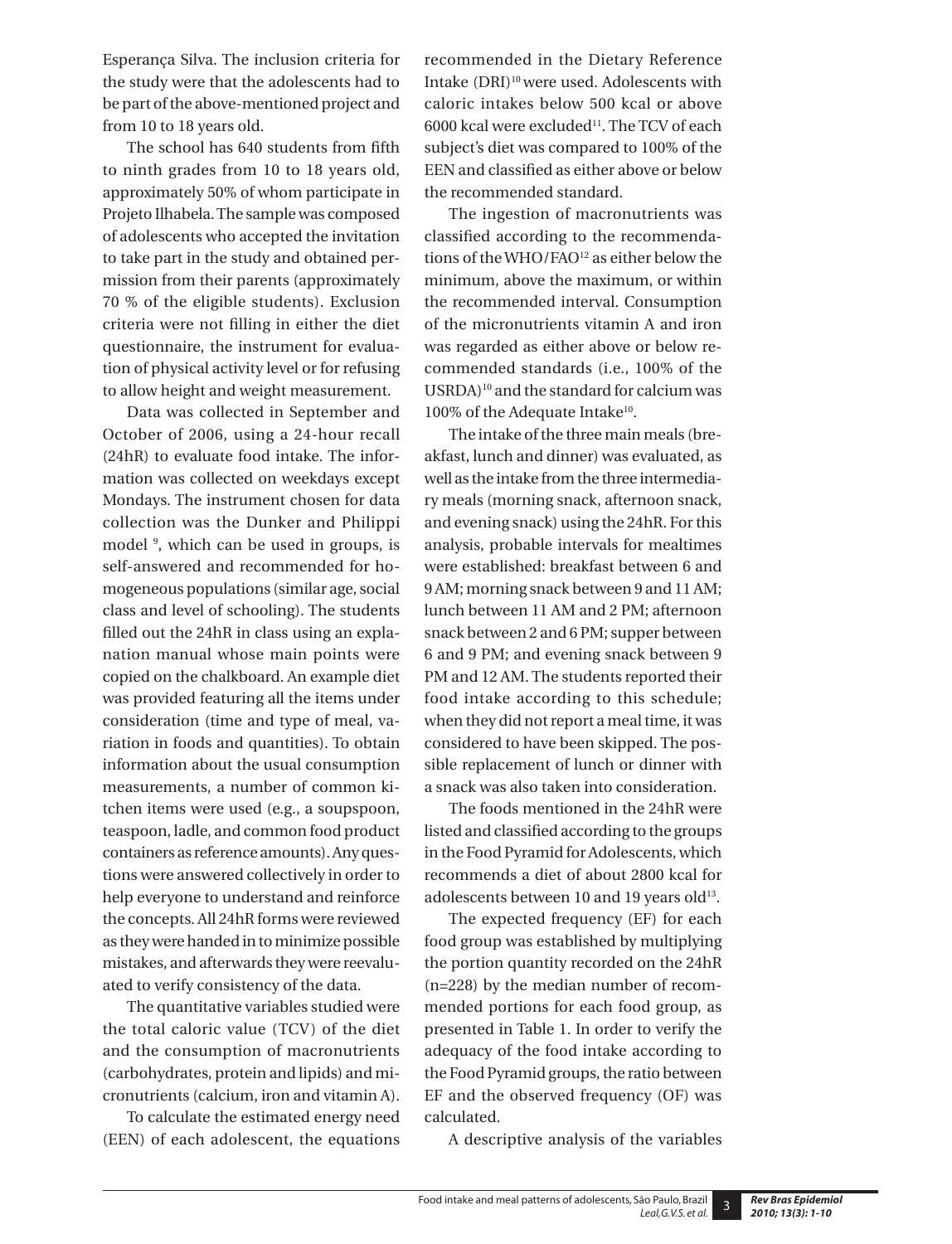*Table 1 – Expected frequency per group of the Adolescent Food Pyramid. Ilhabela, SP, 2006*.

| <b>Food Groups</b>                     |               | Portions Expected<br>frequency |
|----------------------------------------|---------------|--------------------------------|
| Rice, bread, pasta,<br>potato, cassava | 9             | 2052                           |
| Vegetables                             | 4             | 912                            |
| Fruits                                 | 5             | 1140                           |
| Milk, cheese & yogurt                  | 4             | 912                            |
| Meats and eggs                         | $\mathcal{P}$ | 456                            |
| Dry Beans, Nuts & Seeds                | 1             | 228                            |
| Fats and oils                          | 1             | 228                            |
| Sugars and sweets                      |               | 228                            |

was conducted, and the Kolmogorov-Smirnov test was used to verify adherence to the normal curve. The result was a nonparametric distribution, and therefore a logarithmic transformation  $(y = log x)$  was used that yielded normally distributed data.

The chi-square  $(X^2)$  test was used to explore the possible association between the variables total caloric intake/day, macronutrients, calcium, iron, and vitamin A according to gender. Statistical significance was set at 5% (p≤0.05).

The data was processed using Virtual Nutri<sup>14</sup> software; foods and types of preparation that were not part of the software database were included using the "*Tabela de composição de alimentos: suporte para decisão nutricional*" (Table of food composition: support for nutritional decisions)<sup>15</sup> and the labels of regionally produced foods. Data analysis was performed using Microsoft Excel XP, Epi-Info (version 6.04) and SPSS (version 13.0).

This study was approved by the Ethics in Research Committee of the School of Public Health of the Universidade de São Paulo. The parents or guardians of the adolescents signed a written consent form allowing them to participate in the study.

#### **Results**

The total number of adolescents evaluated was 228, which represented 35% of the student body. There were 115 (51%) boys,

and 113 (49%) girls, aged between 10 and 13 (48%) and 14 and 18 (52%) years old.

The total energy intake was lower than recommended for 66% of the adolescents. This percentage was higher among the boys (70%) than the girls (63%, p=0.282) (Table 2).

Macronutrient consumption was within recommended limits for carbohydrates (52% of the adolescents), lipids (51%), and proteins (46%). The consumption of lipids was above the upper recommended limit for 47% of the adolescents. The intake of proteins also was above the recommendation for 40% of the sample. On the other hand, the intake of carbohydrates was below the lower recommended limit for 46% of the adolescents (Table 2).

The intake of vitamin A was below recommended for 86% of the boys. There was a positive association between being male and low intake of vitamin A (Table 2).

 According to the recommendations, 96% of the girls and 90% of the boys ingested an insufficient quantity of calcium.

There was a statistically significant association (p<0.001) between the overconsumption of iron and being male (88%); iron overconsumption was 59% among girls.

Food intake data was also evaluated according to meal patterns. It was observed that most adolescents have all three main meals: breakfast (79%), lunch (93%) and supper (94%). As for snacks, 42% had a morning snack, 78% had an afternoon snack, and 16% had an evening snack (Table 3).

Nevertheless, it is important to emphasize that 21% of the adolescents did not have breakfast. This figure was higher among girls (29%) than boys (13%), resulting in a positive association between being female and skipping this meal (p=0.002). Regarding the other two main meals, the study verified that 7% of the adolescents did not have lunch, and 6% did not have supper. There was an association between being male and not having an afternoon snack (p=0.03), which occurred in 28% of the boys and 16% of the girls (Table 3).

Another common habit among adolescents was discovered in the analysis: 70 subjects (30.8%) replaced lunch or supper,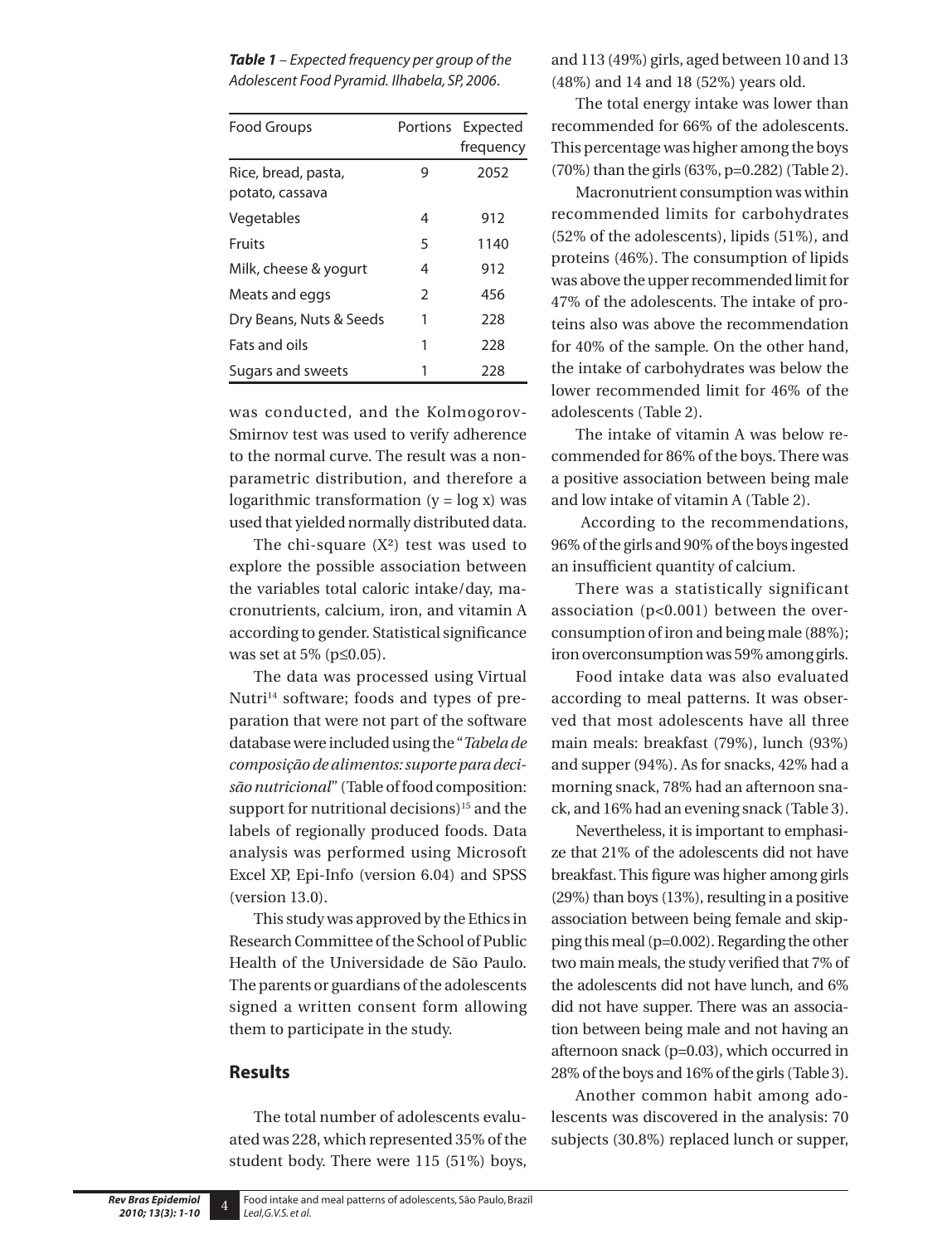| Variáveis          | Male<br>Female |              |                | Total          |     | p              |            |
|--------------------|----------------|--------------|----------------|----------------|-----|----------------|------------|
|                    | ${\sf N}$      | $\%$         | $\mathsf{N}$   | $\%$           | N   | $\%$           |            |
| Energy (kcal)      |                |              |                |                |     |                |            |
| Below recommended  |                | 70           | 70             | 63             | 151 | 66             | 0,282      |
| Above recommended  |                | 30           | 42             | 37             | 77  | 34             |            |
| Carbohydrates      |                |              |                |                |     |                |            |
| Below 55%          |                | 47           | 51             | 45             | 105 | 46             | 0,074      |
| Above 75%          |                | $\mathbf 0$  | 5              | 4,4            | 5   | $\overline{2}$ |            |
| 55 to 75%          |                | 53           | 57             | 50             | 118 | 52             |            |
| Lipids             |                |              |                |                |     |                |            |
| Below 15%          |                | $\mathbf{1}$ | $\overline{4}$ | 3,5            | 5   | $\overline{2}$ | 0,379      |
| Above 30%          |                | 48           | 51             | 45             | 106 | 47             |            |
| 15 to 30%          |                | 51           | 58             | 51             | 117 | 51             |            |
| Proteins           |                |              |                |                |     |                |            |
| Below 10%          |                | 13           | 16             | 14             | 31  | 14             | 0,951      |
| Above 15%          |                | 40           | 46             | 41             | 92  | 40             |            |
| 10 to 15%          |                | 47           | 51             | 45             | 105 | 46             |            |
| Vitamin A          |                |              |                |                |     |                |            |
| Abaixo recomendado | 99             | 86           | 82             | 73             | 181 | 79             | $0,012*$   |
| Acima recomendado  | 16             | 14           | 31             | 27             | 47  | 21             |            |
| Calcium            |                |              |                |                |     |                |            |
| Below recommended  |                | 90           | 108            | 96             | 212 | 93             | 0,129      |
| Above recommended  |                | 10           | 5              | $\overline{4}$ | 16  | 7              |            |
| Iron               |                |              |                |                |     |                |            |
| Below recommended  |                | 12           | 46             | 41             | 60  | 26             | $< 0.001*$ |
| Above recommended  |                | 88           | 67             | 59             | 168 | 74             |            |
| Total              |                | 100          | 113            | 100            | 228 | 100            |            |

|  |  |  |  |  | Table 2 – Distribution of energy consumption, macronutrients, calcium, iron, and vitamin A intake by gender. Ilhabela, SP, 2006. |
|--|--|--|--|--|----------------------------------------------------------------------------------------------------------------------------------|
|--|--|--|--|--|----------------------------------------------------------------------------------------------------------------------------------|

 $*p<0.05$ 

which normally consists of rice, beans, meat and salad, with a snack. Only 6.2% of the students did this at lunch, but 24.6% did for supper (20.9% of the boys and 28.3% of the girls) (Table 3).

The most common replacements for a meal were milk, chocolate milk, French bread, margarine, and soft drinks.

When the OF of food groups and number of portions in the 24hR was compared to the EF in the Food Pyramid for Adolescents using the ratio OF/EF, the consumption of the group sugars and sweets was found to be 3.11 times the expected quantity, while the fruit group intake was 0.08 of what was

expected. Furthermore, intake from the vegetable group was 0.17 (Table 4).

When the obtained frequency for each food group was transformed into Food Pyramid portions, an inversion was noticed in the position of the groups: the low intake of fruit, greens and vegetables put them at the top of the pyramid, while the group fats, oils and sweets was the base of the pyramid due to elevated intake (Figure 1).

### **Discussion**

It is important to meet energy needs during adolescence because an energy deficit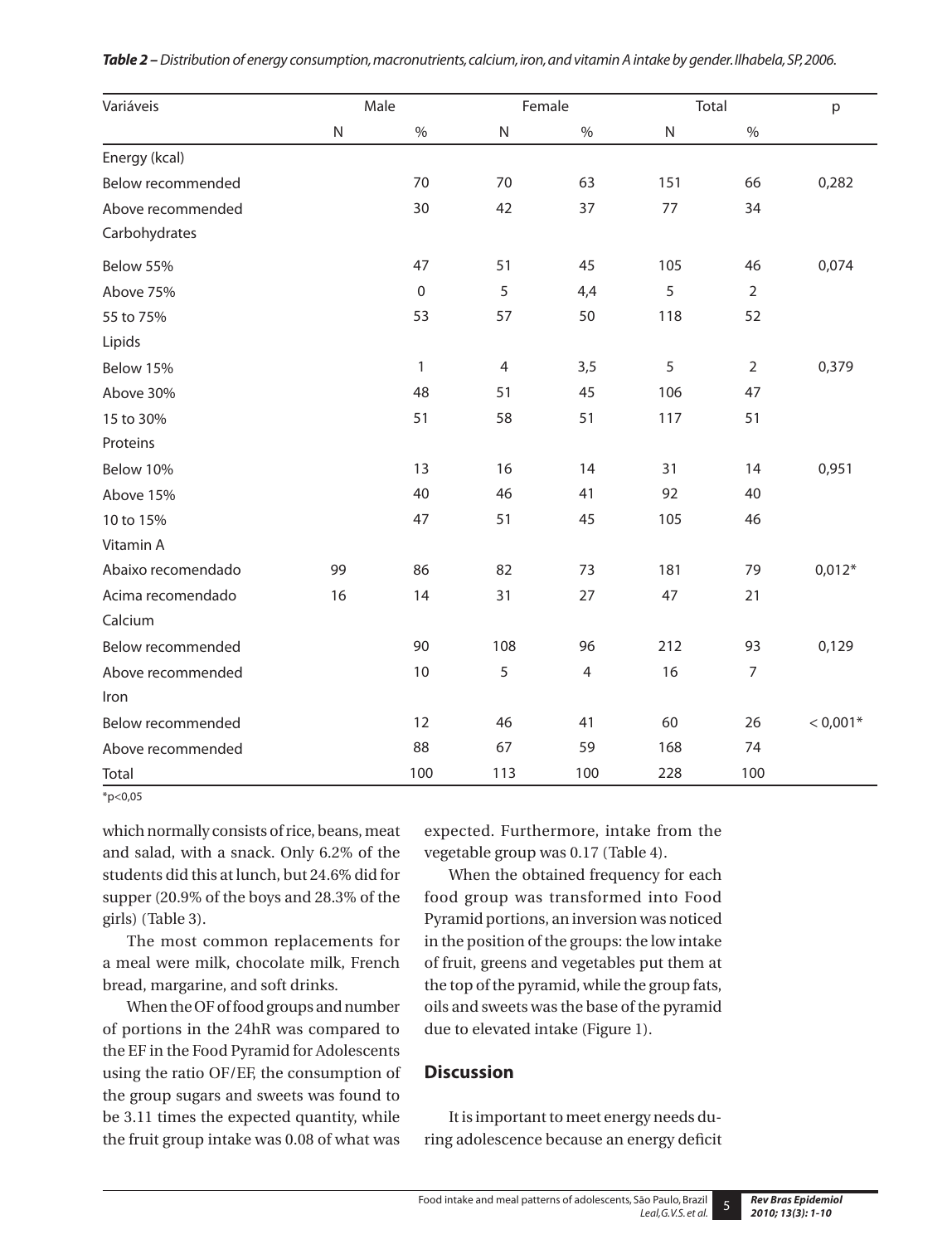| Meal<br>Eaten?     |     | Male<br>$(n=115)$ |      | Female<br>$(n=113)$ |      | Total<br>$(n=228)$ |    | р        |
|--------------------|-----|-------------------|------|---------------------|------|--------------------|----|----------|
|                    |     | n                 | $\%$ | n                   | $\%$ | n                  | %  |          |
| <b>Breakfast</b>   | Yes | 100               | 87   | 80                  | 71   | 180                | 79 | $0.002*$ |
|                    | No  | 15                | 13   | 33                  | 29   | 48                 | 21 |          |
| Morning<br>snack   | Yes | 49                | 43   | 46                  | 41   | 95                 | 42 | 0.771    |
|                    | No  | 66                | 57   | 67                  | 59   | 133                | 58 |          |
| Lunch              | Yes | 110               | 96   | 102                 | 90   | 212                | 93 | 0.111    |
|                    | No  | 5                 | 4    | 11                  | 10   | 16                 | 7  |          |
| Afternoon<br>snack | Yes | 83                | 72   | 95                  | 84   | 178                | 78 | $0.030*$ |
|                    | No. | 32                | 28   | 18                  | 16   | 50                 | 22 |          |
| Supper             | Yes | 110               | 96   | 104                 | 92   | 214                | 94 | 0.255    |
|                    | No  | 5                 | 4    | 9                   | 8    | 14                 |    |          |
| Evening<br>snack   | Yes | 16                | 14   | 21                  | 19   | 37                 | 16 | 0.339    |
|                    | No. | 99                | 86   | 92                  | 81   | 191                | 84 |          |

**Table 3** – Distribution of meal frequency by gender. Ilhabela, SP, 2006.

 $*p<0.05$ 

**Table 4 –** Obtained Frequency in the diet of adolescents according to groups in the Food Pyramid for Adolescents. Ilhabela, SP, 2006.

| Food Groups                            | <b>Expected Frequency</b><br>(EF) | <b>Observed Frequency</b><br>(OF) | <b>Obtained Frequency</b><br>(OF/EF) |
|----------------------------------------|-----------------------------------|-----------------------------------|--------------------------------------|
| Rice, bread, pasta,<br>potato, cassava | 2052                              | 796                               | 0.39                                 |
| Vegetables                             | 912                               | 156                               | 0.17                                 |
| <b>Fruits</b>                          | 1140                              | 88                                | 0.08                                 |
| Milk, cheese & yogurt                  | 912                               | 290                               | 0.32                                 |
| Meats and eggs                         | 456                               | 387                               | 0.85                                 |
| Dry Beans, Nuts & Seeds                | 228                               | 273                               | 1.20                                 |
| Fats and oils                          | 228                               | 272                               | 1.19                                 |
| Sugars and sweets                      | 228                               | 709                               | 3.11                                 |

can compromise growth and development.

For 66% of the adolescents, the total caloric value of the diet was below recommended, which agrees with the observations of researchers<sup>5</sup> in the city of Florianópolis, Santa Catarina who also used a 24hR and found substandard caloric consumption in 50% of the adolescents. On the other hand, in the city of Piracicaba, São Paulo<sup>16</sup>, researchers using a food frequency questionnaire (FFQ) and the same formulas as the present study to calculate estimated caloric need, found that 83.8% of the adolescents were

overeating. Slater et al.  $(2007)^{17}$ , in a study about the correction of dietary data, observed that the median values found after the application of three 24hRs or one FFQ were close regarding caloric intake, with a small overestimation from the FFQ.

It has been argued that the use of only one 24hR limits studies of food intake because it does not characterize the habitual consumption of the individuals. The methodological choice of applying one 24hR, however, agrees with other authors<sup>18,19,20</sup> who recognize this methodology as valid due to the sample size.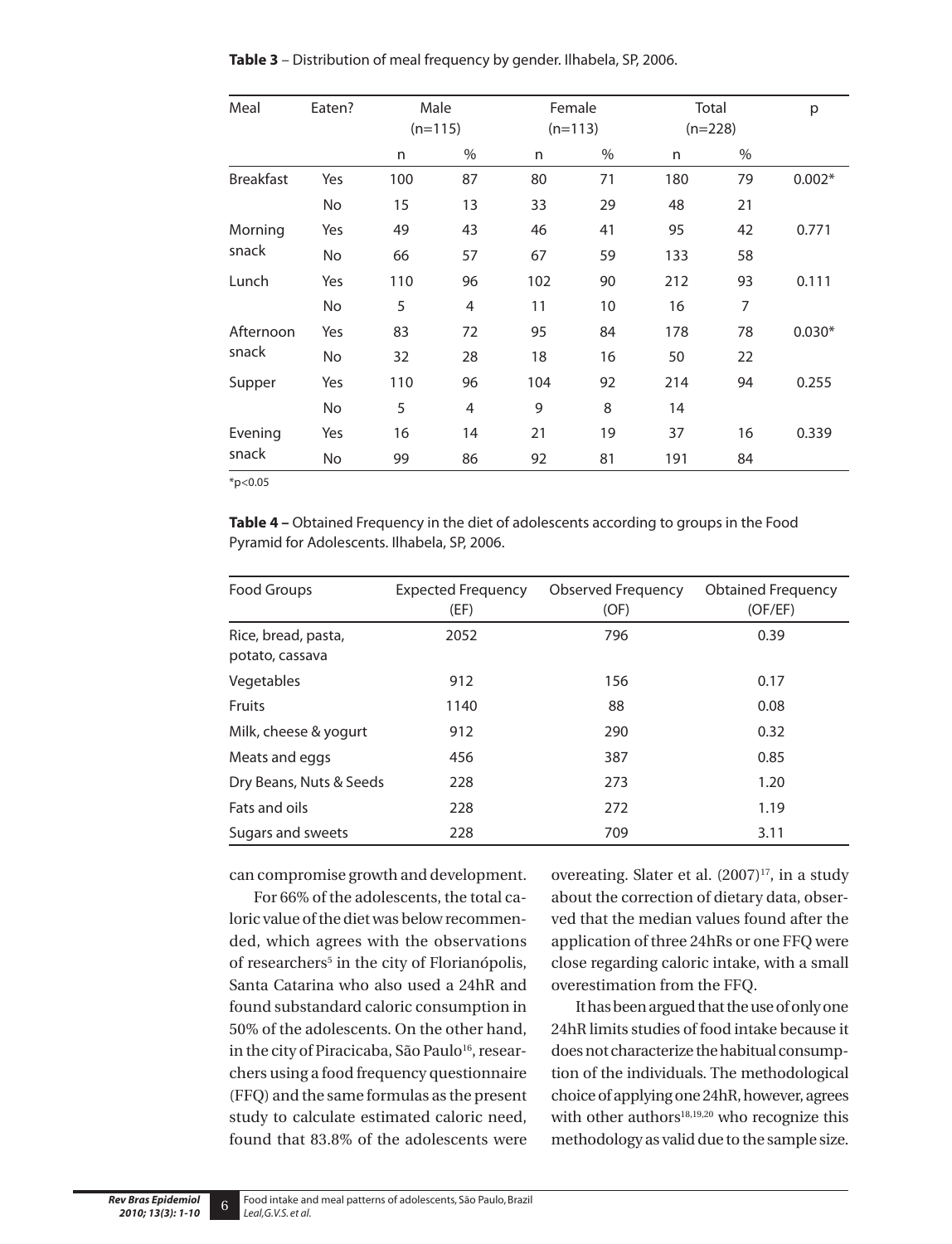

*Figure 1 – Food Pyramid found by the R24h. Ilhabela, SP, 2006.*

The mean values of total caloric intake were 2501.93 kcal for boys and 2285.48 kcal for girls, which were similar to those reported by Albano et al.  $(2001)^{21}$  in São Paulo (2733.87 kcal for boys and 2197.23 kcal for girls), who also used a 24hR. A study analyzing the mean caloric intake found in several other studies<sup>6</sup> verified that in all cases the boys presented higher values. This is to be expected since that boys require a higher energy intake than girls.

Concerning macronutrients, approximately half of the subjects presented a low intake of carbohydrates and a high intake of proteins and lipids. This agrees with Nuzzo  $(1998)^{22}$ , who observed that the consumption of carbohydrates by adolescents was below the recommended standard while their consumption of proteins and lipids was high. Carmo et. al.<sup>16</sup> also emphasized the high intake of lipids (36.7%) found among the adolescents from Piracicaba. Such an unbalanced diet can contribute to a higher risk of overweight and obesity during adolescence.

Upon analyzing the number of portions for each Food Pyramid group, quantitative similarities were found for sources of macronutrients, vitamin A, calcium and iron (Table 2). More studies using the food groups as a parameter for quantitative comparison would be both important and necessary. According to the DRI, vitamin A consumption was low for most of the adolescents, as was the intake of dairy, fruit, greens and vegetables. Appropriate consumption of the liposoluble vitamin A is essential for maintaining ocular health and is especially important for normal skeletal growth and development during this phase.

The mean consumption of calcium among the adolescents (541.30mg) was less than 50% of the recommended standard, a finding repeated in other studies 21, 22, 23. When comparing the 24hR results to the Food Pyramid for adolescents 13, it was observed that the primary source of calcium, the dairy group, amounted to only 0.32 of the expected amount (Table 4). A study of adolescents carried out in the city of Guarulhos, São Paulo<sup>22</sup> resulted in similar findings: in the sample of 400 24hRs, 1600 occurrences for the dairy group were expected but only 673 were found (0.42) for milk and cheese.

Humans can only obtain calcium throu-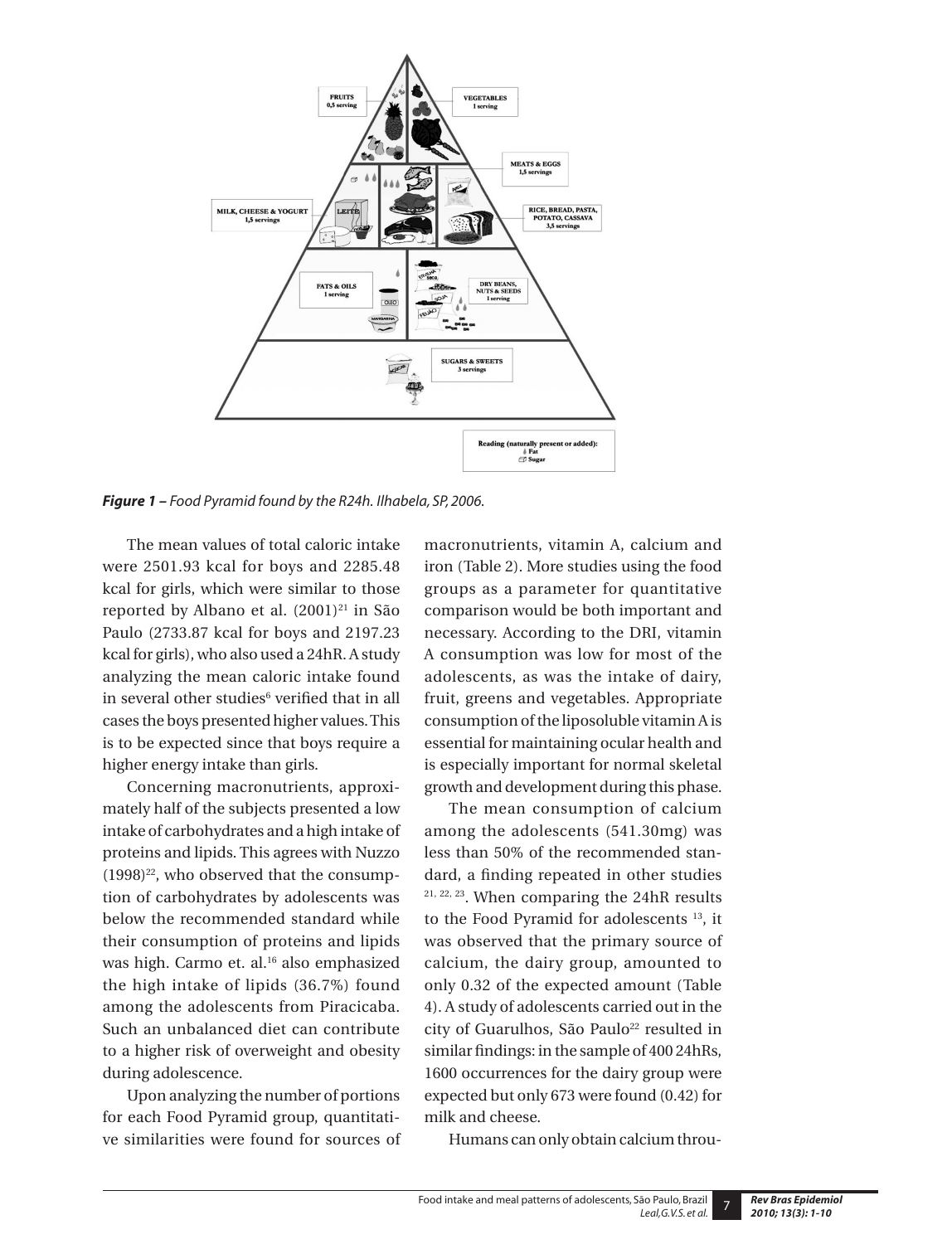gh the diet; it is important to ensure sufficient ingestion of this mineral for complete skeletal growth and maturation, especially considering that it is during adolescence that the acquisition of bone mass reaches its peak<sup>23</sup>.

Iron intake was above that recommended for most adolescents, but it was still low in a majority of the girls. This result is concerning, because girls have a greater need for this mineral to compensate for postmenarcheal losses<sup>3</sup>. Nevertheless, iron was the mineral closest to the recommended values, perhaps due to a greater consumption of beans and meat than other foods from the cereal, fruit and vegetable groups. If lunch and supper were not skipped, it would be reasonable to assume that these adolescents could reach the iron recommendation, since the meat group frequency was close to the expected level, and the principal consumption of meat normally occurs during these two meals.

The evaluation of meal frequency was satisfactory, seeing that 79% of the subjects had breakfast, 93% had lunch, and 94% had supper, which are strong values for the three main meals. In a study evaluating the eating habits of adolescents in the city of Porto Alegre, Rio Grande do Sul24, 96% of the adolescents had lunch and 86.8% had supper every weekday. In the state of Bahia, the percentage was even higher: 96.6% of the adolescents had three or more meals per day<sup>25</sup>.

However, the percentage of adolescents who skipped breakfast was high (21%), greater than values from the cities of Niterói, Rio de Janeiro<sup>26</sup> (13.6% for boys and 18.7%) for girls), Porto Alegre<sup>24</sup> (16%), Viçosa, Minas Gerais<sup>27</sup> (11%), Rio de Janeiro<sup>28</sup> (8%) and Guarulhos<sup>22</sup> (2.5%).

Skipping meals is a very common habit among adolescents, especially breakfast, and this could have contributed to the difficulty achieving nutritional needs, especially calcium, found in this study. Because many important foods commonly ingested at mealtimes (e.g. rice, beans and salad) are rarely consumed at other times of the day, this habit can increase the risk of obesity as well as negatively affect school performance<sup>3, 26,28</sup>.

Another eating characteristic of adolescents is to replace a more traditional lunch and/or supper for caloric snacks usually lacking in nutritional value such as soft drinks, cookies, chocolate, ice cream, French fries, and potato chips 3,11.

The criterion meal replacement, however, presented satisfactorily low results. In addition, the main foods used to replace meals were: French bread, margarine, milk, chocolate milk, and soft drinks. These foods, with the exception of the last item, can be considered healthy and nutritive. The expectation was to find a higher consumption of fast food and processed foods like potato chips and sweets in general. However, it is important to point out that there are no major fast food chains in Ilhabela, and the access to such venues could further be limited due to low family income and their disproportionately high prices in Brazil<sup>29</sup>.

In order to illustrate the adolescents' intake according to the Food Pyramid 23, the groups with the highest and lowest intake frequency were replaced in the figure to allow better visualization of the results. The fats, oils and sweets group served as the base of the pyramid, and due to the low intake of fruit and vegetables, this group was at the top of the pyramid.

In another study based on the Food Pyramid, Dalla Costa et al.<sup>30</sup> observed that considering foods and not just isolated nutrients would serve the public interest better, since this approach would be more tangible and could more easily be transformed into health practices, such as local public initiatives to develop healthier eating habits.

Other studies evaluating food intake found similar results. Researchers evaluating 4452 adolescents in the city of Pelotas, Rio Grande do Sul<sup>31</sup>, found out that the majority had a diet poor in fiber (83.9%) and that more than one third (36.6%) had a diet rich in fat. Another study carried out in the city of São Paulo with 234 adolescents verified an insufficient intake of fruit and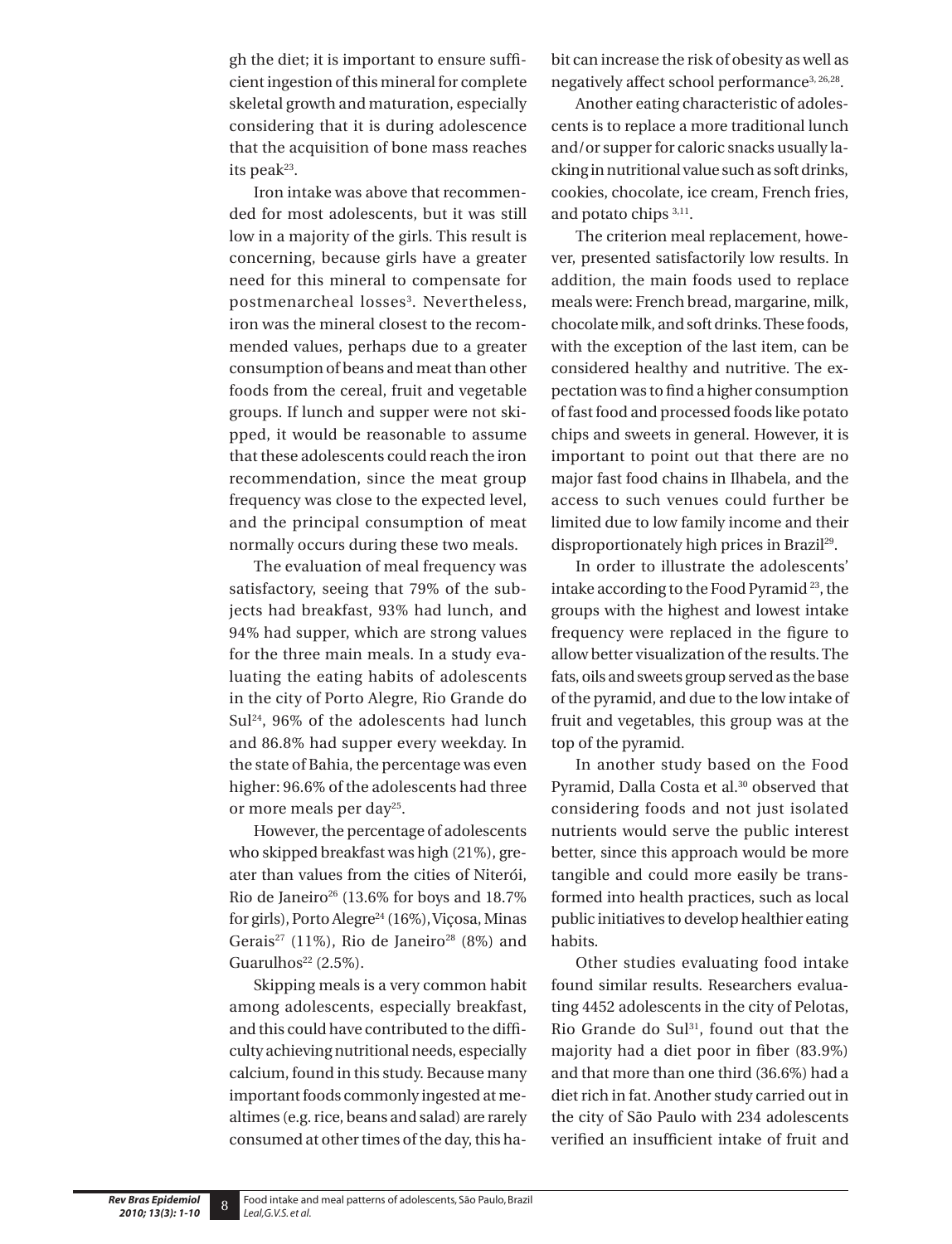vegetables in about 89% of the subjects according to the recommendations of the Food Pyramid<sup>32</sup>.

In the present study, aside from the small quantities, the varieties of fruit and vegetables were also quite limited (only bananas, oranges, apples, lettuce, onions and tomatoes), indicating possible food monotony, which could be related to higher risk of nutritional deficiencies.

The adolescents presented a higher consumption of beans than expected (1.20), which could have contributed to the high protein intake. Eating beans can be encouraged because it is a traditional component of Brazilian cuisine and they have high nutritional value due to concentrations of fiber, proteins, iron and folic acid, making them an important source of iron and protein for low income adolescents.

Intake from the group including meat and eggs was considered satisfactory because it was close to the expected frequency (0.85). Even though fish is not stereotypically a part of adolescent eating habits 4,25, it was expected that subjects from Ilhabela,

an island, would have it more frequently in their meals due to availability and low cost.

The evaluation of the adolescents' food intake according to the Food Pyramid groups was methodologically satisfactory because it allowed the identification of eating patterns. Additionally, the methodology of using the observed/expected frequency (Table 4) of each Pyramid group allowed a faster and more effective visualization of eating patterns.

Adolescents should be instructed to modify their eating habits to better conform to the Food Pyramid for Adolescents, reducing the intake of fats and sugars while increasing the consumption of fruit, vegetables and whole grains. School- and communitybased intervention measures are necessary to develop a healthy lifestyle in adolescence and to maintain it in adulthood.

Based on the results presented in this study, we can conclude that most of these adolescents presented caloric insufficiency with an alarmingly low consumption of fruit and vegetables. Even though the meal frequency pattern was considered satisfactory, breakfast should be especially encouraged.

#### **References**

- 1. Philippi ST. Alimentação saudável e a pirâmide dos alimentos. In: Philippi ST. Pirâmide dos alimentos - Fundamentos básicos da nutrição. Barueri: Manole; 2008. p.1-29.
- 2. World Health Organization. Nutrition in adolescence: issues for the health sector: issues in adolescent health and development. Geneva; 2005. http://www.who.int/ child\_adolescenthealth/publications/ADH/Discussion\_ papers.htm/ [acessado em 20/Mar/2008].
- 3. Fisberg M, Bandeira CRS, Bonilha EA, Halpern G, Hirschbruch MD. Hábitos alimentares na adolescência. Pediatr Mod 2000; 36: 766-70.
- 4. Carvalho CMRG, Nogueira AMT, Telles JBM, Paz SMR, Sousa RML. Consumo alimentar de adolescentes matriculados em um colégio particular de Teresina, Piauí, Brasil. Rev Nutr 2001; 14: 85-93.
- 5. Kazapi IM, Pietro PFD, Avancini SRP, Freitas SFT, Tramonte VLCG. Consumo de energia e macronutrientes por adolescentes de escolas públicas e privadas. Rev Nutr 2001; 14 (1 Suppl): 27-33.
- 6. Garcia GCB, Gambardella AMD, Frutuoso MFP. Estado nutricional e consumo alimentar de adolescentes de um centro de juventude da cidade de São Paulo. Rev Nutr 2003; 16: 41-50.
- 7. Veiga GV, Cunha AS, Sichieri R. Trends in overweight among adolescents living in the poorest and richest regions of Brazil. Am J Public Health 2004; 94:1544-1548.
- 8. World Health Organization. Physical status: use and interpretation of anthropometry. Report of a WHO Expert Committee. Geneva, 1995. [WHO Technical Report Series, 834].
- 9. Dunker KLL, Philippi ST. Recordatório alimentar de 24 horas "modificado", avaliação do consumo alimentar de adolescentes. [Apresentado ao I Congresso Latino-Americano de Nutrição Humana; 1999;Gramado, Brasil].
- 10. Institute of Medicine. Dietary Reference Intakes for Vitamin A, Vitamin K, Arsenic, Boron, Chromium, Copper, Iodine, Iron, Manganese, Molybdenum, Nickel, Silicon, Vanadium, and Zinc. Food and Nutrition Board. Washinghton, DC: National Academy Press, 2002.

9 *Rev Bras Epidemiol 2010; 13(3): 1-10*